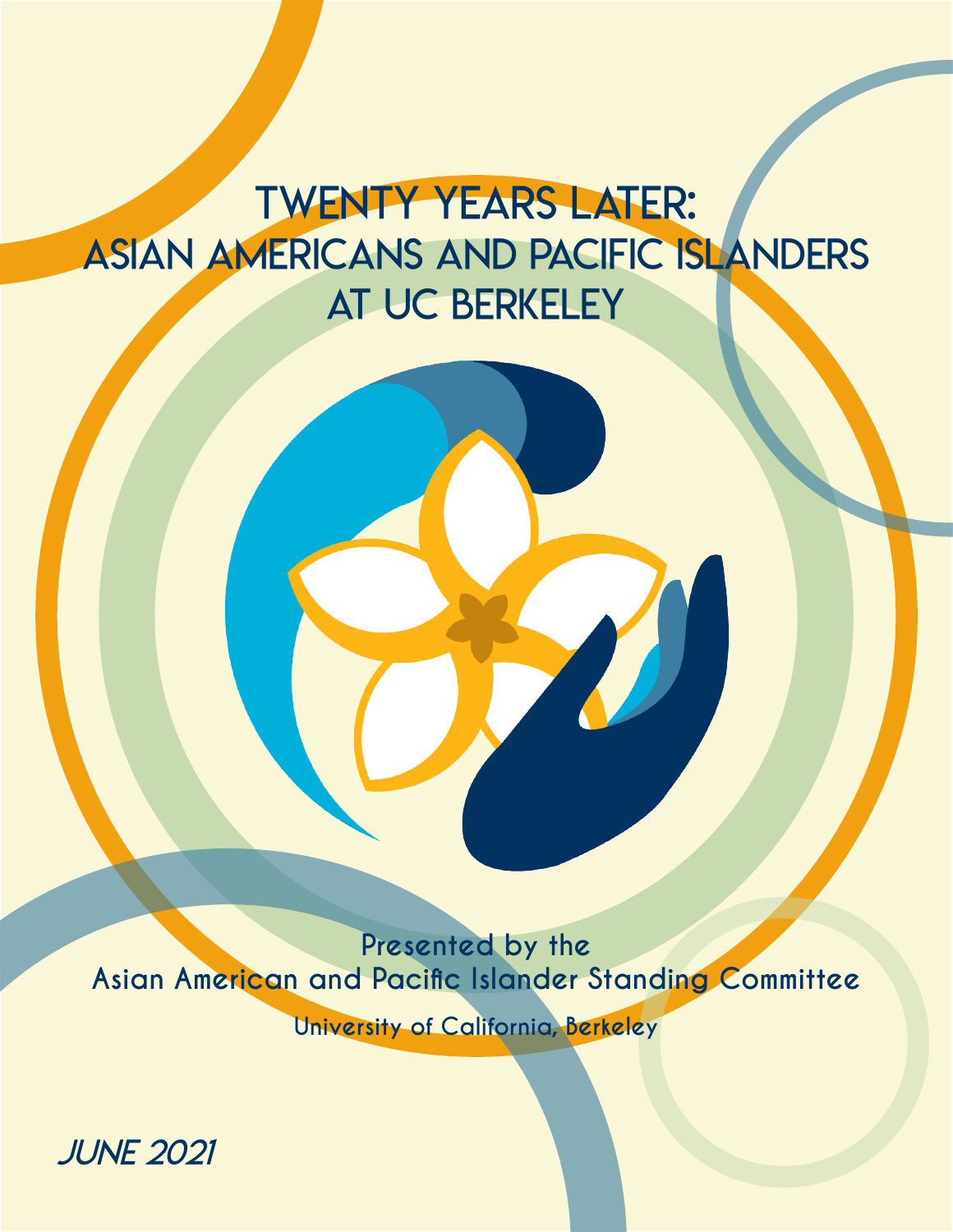## TABLE OF CONTENTS

| <b>EXECUTIVE SUMMARY</b> |    |
|--------------------------|----|
| <b>INTRODUCTION</b>      | 4  |
| Methodology              |    |
| <b>OVERVIEWS</b>         |    |
| Undergraduate Students   | 6  |
| Graduate Students        | 10 |
| Staff                    | 12 |
| Faculty                  | 15 |
| <b>CONCLUSION</b>        | 18 |
| <b>RECOMMENDATIONS</b>   | 20 |
| <b>APPENDIX</b>          | 23 |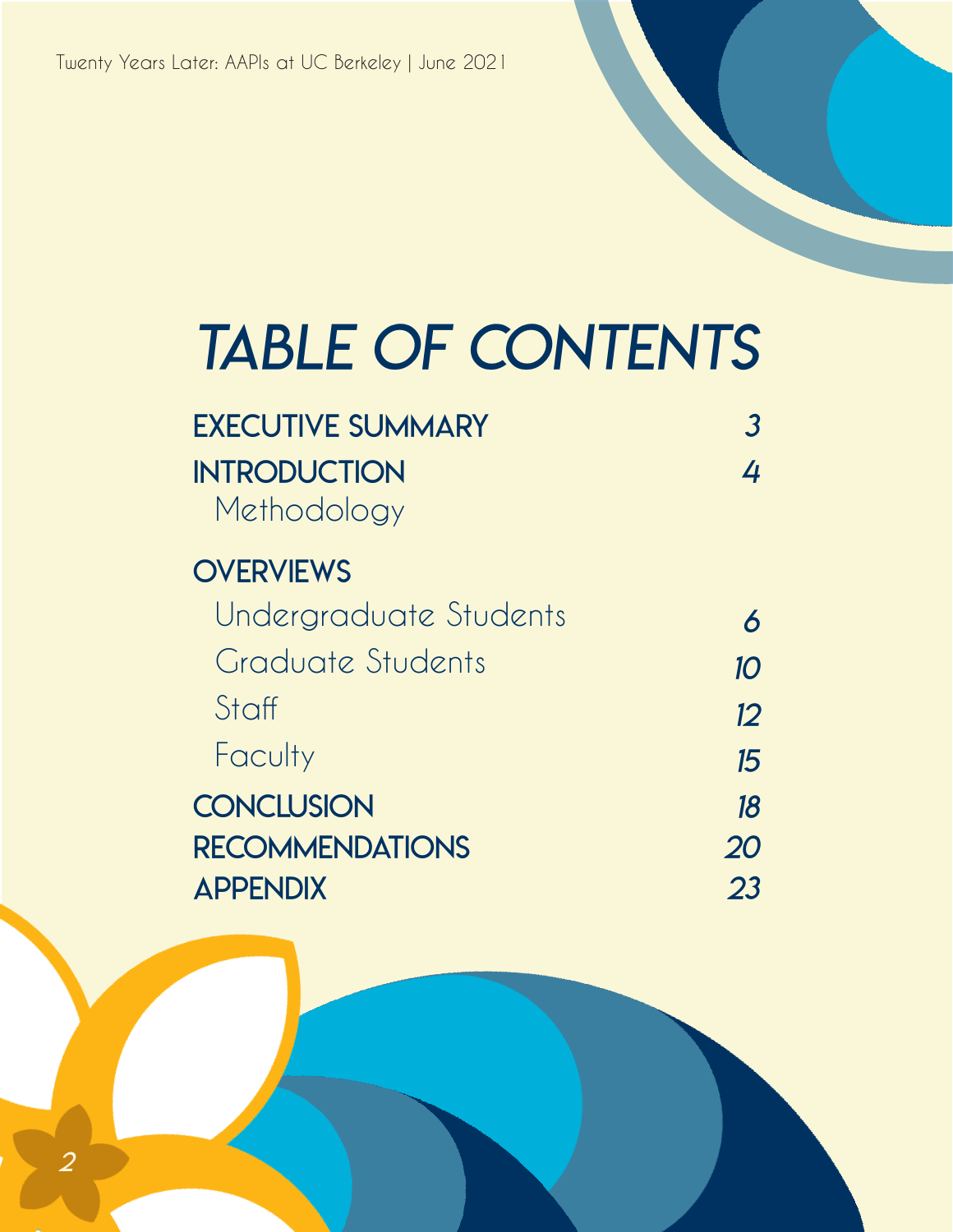## EXECUTIVE SUMMARY

Since its founding in 2019, the Asian American and Pacific Islander Standing Committee (AAPISC) has been working with campus partners to develop briefings about Asian American and Pacific Islander (AAPI) community needs. These briefings will serve as updates to the most recent report on the status of the AAPI community at UC Berkeley that was published in 2001, Visibility and Marginality, Asian Pacific Americans at Berkeley: A Report to Chancellor Berdahl. "Twenty Years Later: Asian Americans and Pacific Islanders at UC Berkeley" is the first in this series, the purposes of which are to provide a preliminary (pre-COVID-19) demographic overview and assessment of AAPI community needs on campus and possible strategies to address identified issues of concern to date for AAPI undergraduate and graduate students, staff, and faculty.

A preliminary analysis of recent 2019 student, staff, and faculty data shows that the challenges facing AAPI communities at UC Berkeley have not significantly changed over the past 20 years.<sup>1,2</sup> Data show that the first-year retention of Filipino, Korean, and Pacific Islander undergraduate freshman students and Korean, Pacific Islander, and Vietnamese transfer students remains behind that of their white cohort – with Pacific Islander students the most heavily impacted by up to nearly three times and five times, respectively. A significant percentage of AAPI students are also the first members of their families to go to college, ranging from 9% for South Asian to 52.6% for Vietnamese.

AAPI staff representation is highest in financial job categories and in non-managerial and non-executive positions. The number of AAPI faculty on campus, while trending slightly upwards in some divisions, can still be improved – especially in the humanities and the social sciences.

<sup>1</sup>Asian Americans at Berkeley: A Report to the Chancellor, May 1989. <sup>2</sup>Visibility and Marginality, Asian Pacific Americans at Berkeley: A Report to Chancellor Berdahl, May 2001.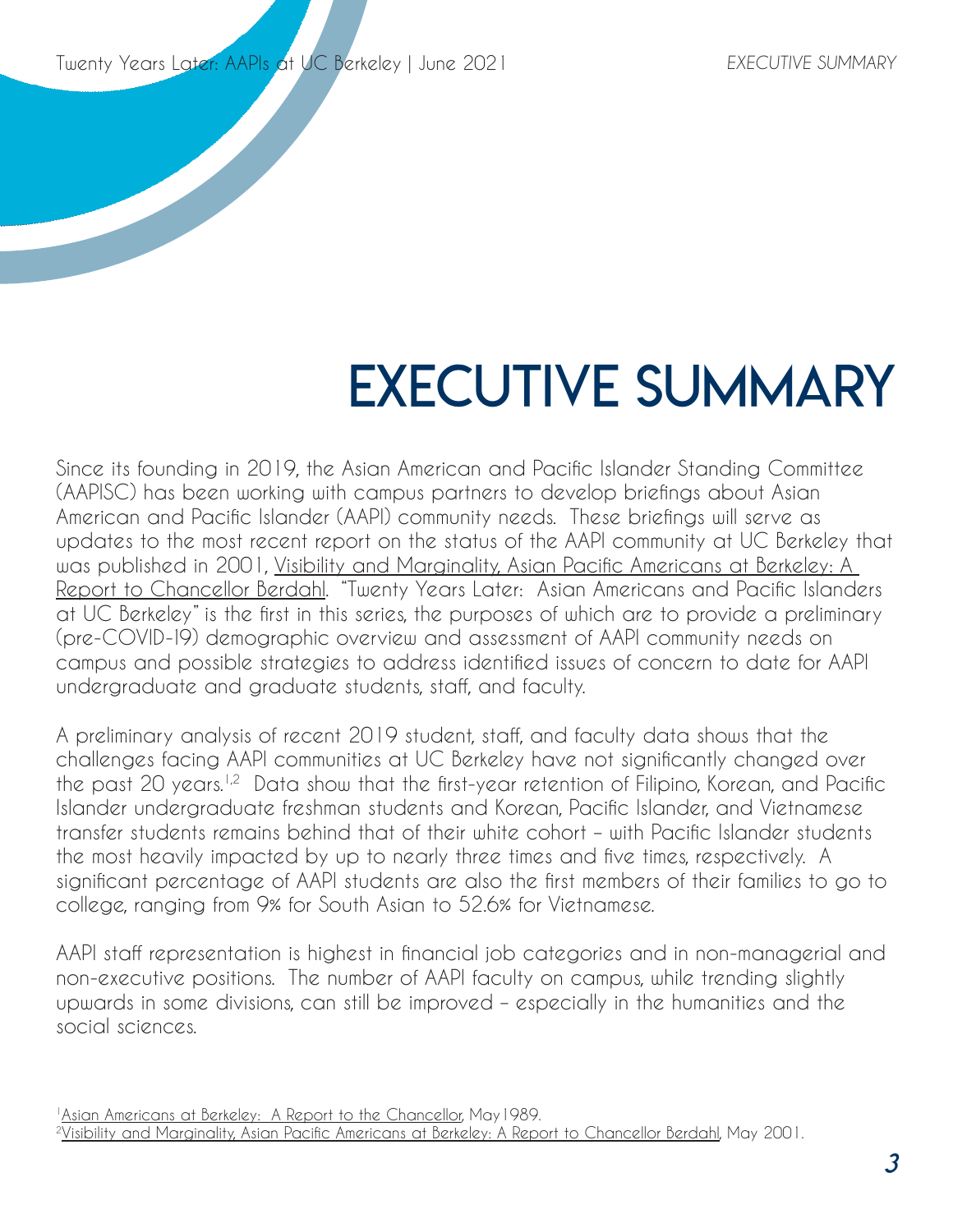## INTRODUCTION

When assessed by aggregate enrollment, retention, and graduation rates alone, Asian American undergraduate students at first appear to be among the most academically successful at UC Berkeley. These numbers, however, render both invisible and marginal the complex needs of AAPI undergraduate and graduate students – and particularly those of Pacific Islander, Southeast Asian, and South Asian, Southwest Asian, and North African (SSWANA) communities.

"Aggregate" approaches to understanding the AAPI campus community also minimize the underrepresentation of AAPI staff occupying senior leadership positions on campus, as well as the disproportionately low number of AAPI faculty – particularly in such disciplinary fields as the humanities and social sciences – in comparison to the student body at large.

The ongoing racialization of AAPIs in the U.S. as "perpetual foreigners" and "model minorities" is also harmful. As the COVID-19 pandemic has made increasingly apparent, Asians and Asian Americans – since their arrival to the U.S. in the 1800s – are not immune to economic, educational, political, and social disparities, as well as individual and institutional forms of violence and hatred as a result of racism and xenophobia.

## **METHODOLOGY**

In Fall 2019, AAPISC began analyzing AAPI undergraduate and graduate student, staff, and faculty data obtained from Cal Answers. 2019 Cal Answers data was utilized for this preliminary analysis given the unprecedented nature of 2020- 2021 due to the COVID-19 pandemic.

The racial and ethnic categories presented in the schema of Cal Answers – including the lack of disaggregated data for particular subgroups within the AAPI community, posed unique challenges to our analysis, however. For example, while Asian and Pacific Islander diasporas consist of over 50 ethnic groups, Cal Answers only provides outcome measures for 8 AAPI ethnic categories. These data limitations fail to provide the granularity needed to conduct a thorough evaluation of student, staff, and faculty data for ethnic groups that historically have been marginalized within the broader "AAPI" category.

AAPISC is committed to fostering an antiracist vision for our campus community that is grounded in collectivity and abundance. The data presented in this briefing is thus intentionally framed outside of "overrepresentation" and "underrepresentation" discourses, as we do not believe that access to and employment within higher education should be understood through scarcity or "zero-sum game" lenses.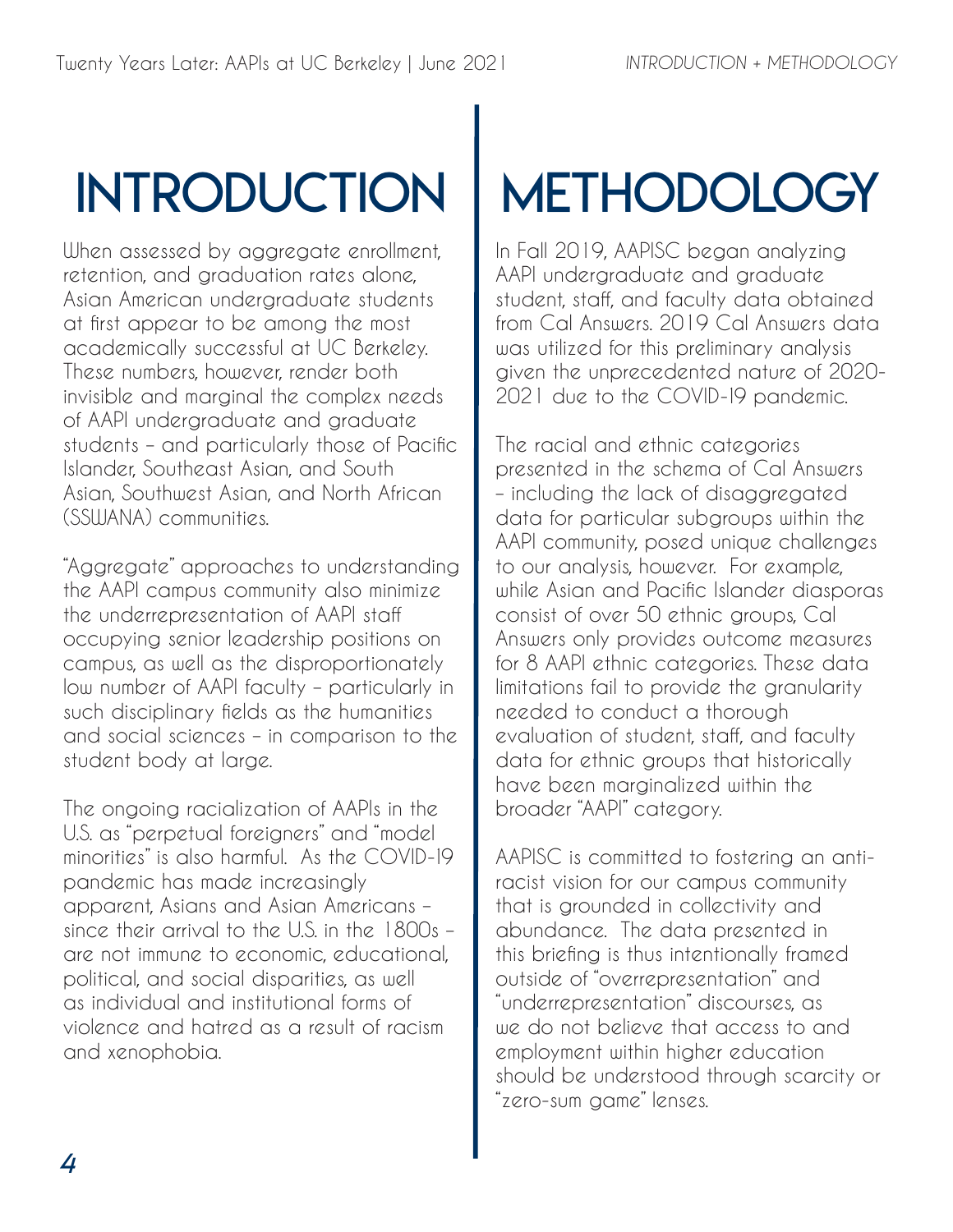## **OVERVIEWS**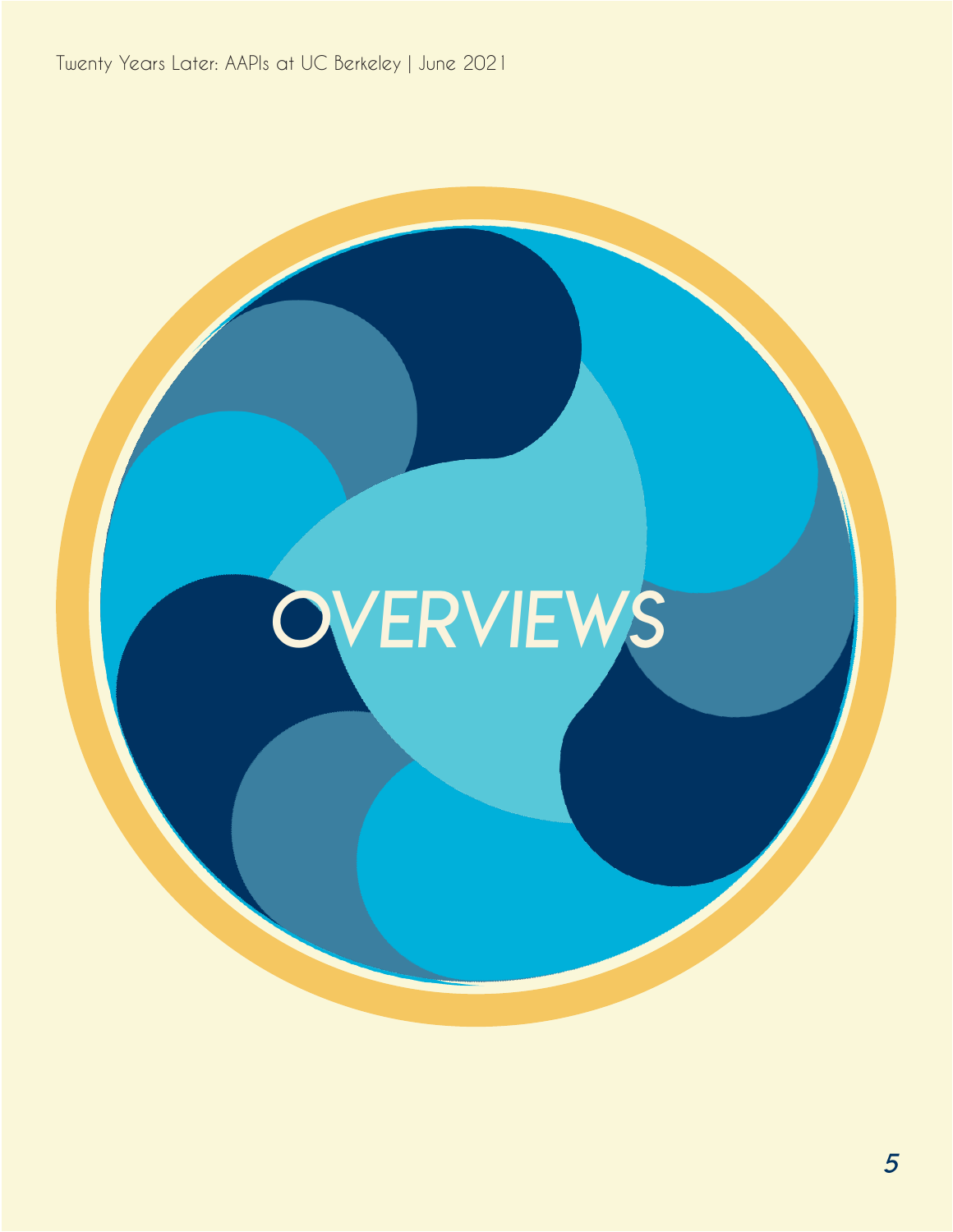## aapi UNDERGRADUATE and transfer **STUDENTS**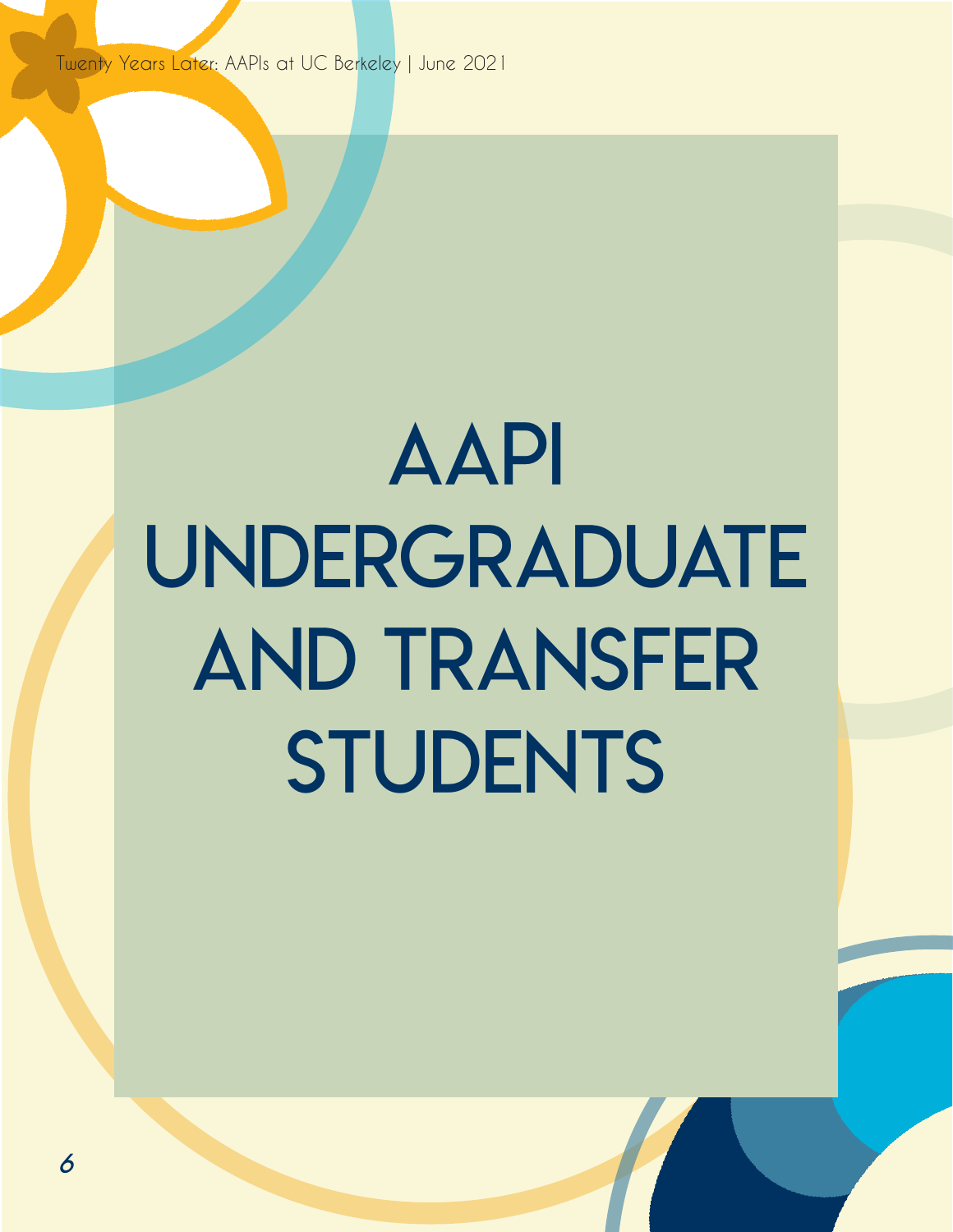Twenty Years Later: AAPIs at UC Berkeley | June 2021 AAPI UNDERGRADUATE AND TRANSFER STUDENTS

## retention rates

DISAGGREGATING UNDERGRADUATE FRESHMEN by ethnicity, Pacific Islander (9.1%), Filipino (4.8%), and Korean (4.4%) students entering as freshmen were not retained during their first year at UC Berkeley at higher rates compared to white students (3.6%) and the campus overall (3.2%).

#### Figure 1. Percent of Undergraduate Freshmen Not Retained for 1st Year (2018 Fall Cohort)



DISAGGREGATING UNDERGRADUATE TRANSFER STUDENTS by ethnicity, Pacific Islander (20.0%), Korean (7.8%), and Vietnamese (5.6%) students were not retained during their first year at UC Berkeley at substantially higher rates compared to white students (3.9%) and the campus overall  $(4.6\%)$ .

#### Figure 2. Percent of Undergraduate Transfer Students Not Retained for 1st Year (2018 Fall Cohort)

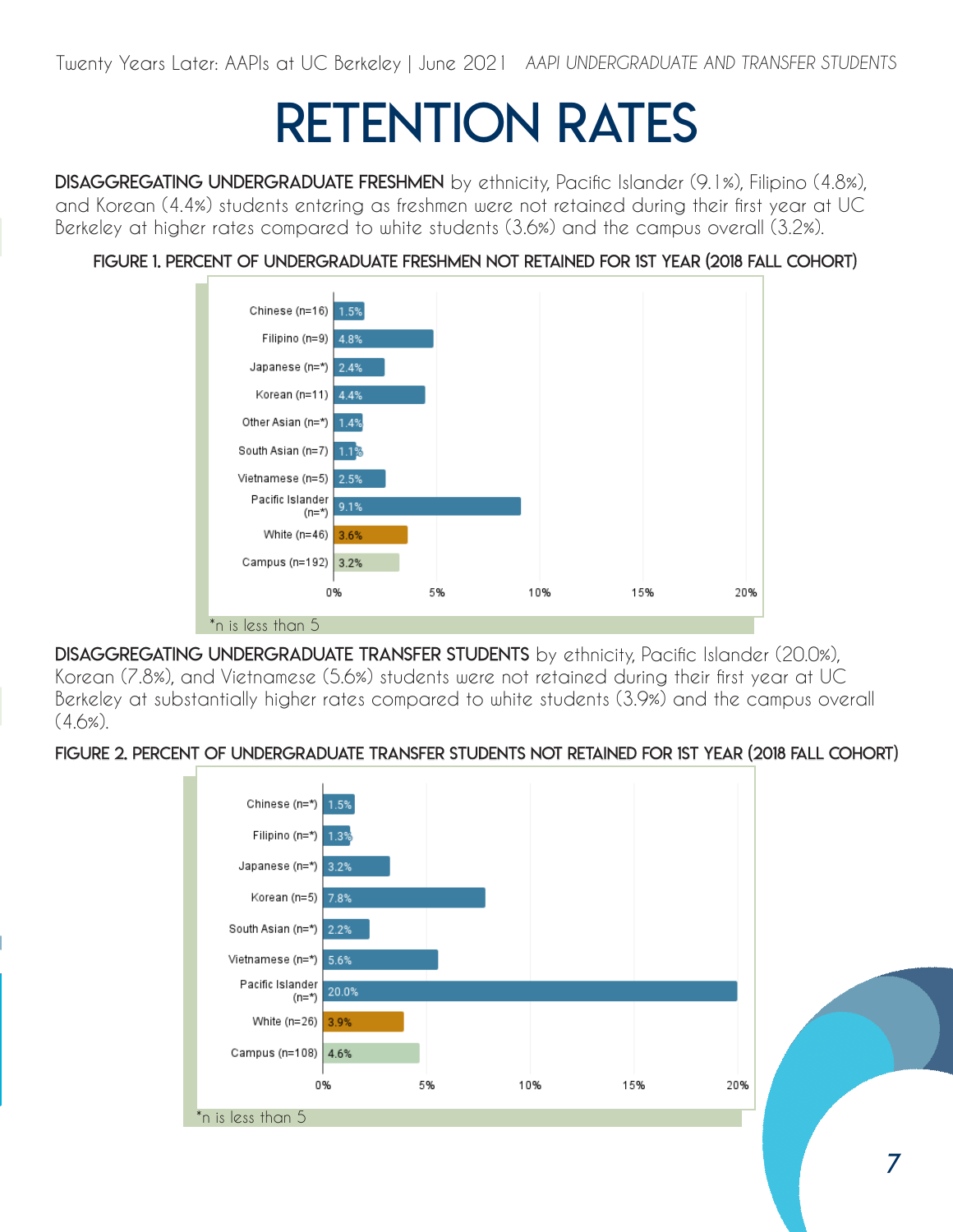## Time to Graduation

Among undergraduate students, Korean (9.9%) and Other Asian students (10.0%) entering as freshmen did not graduate within 6-years at higher rates compared to white students (7.3%) and the campus overall (7.9%).

#### Figure 3. Percent of Undergraduate Freshmen Not Graduated within 6-Years (2014 Fall Cohort)



Among undergraduate transfer students, Other Asian students entering as transfers did not graduate within 4-years at a slightly higher rate compared to white students and the campus overall.

#### Figure 4. Percent of Undergraduate Transfers Not Graduated within 4-Years (2016 Fall Cohort)

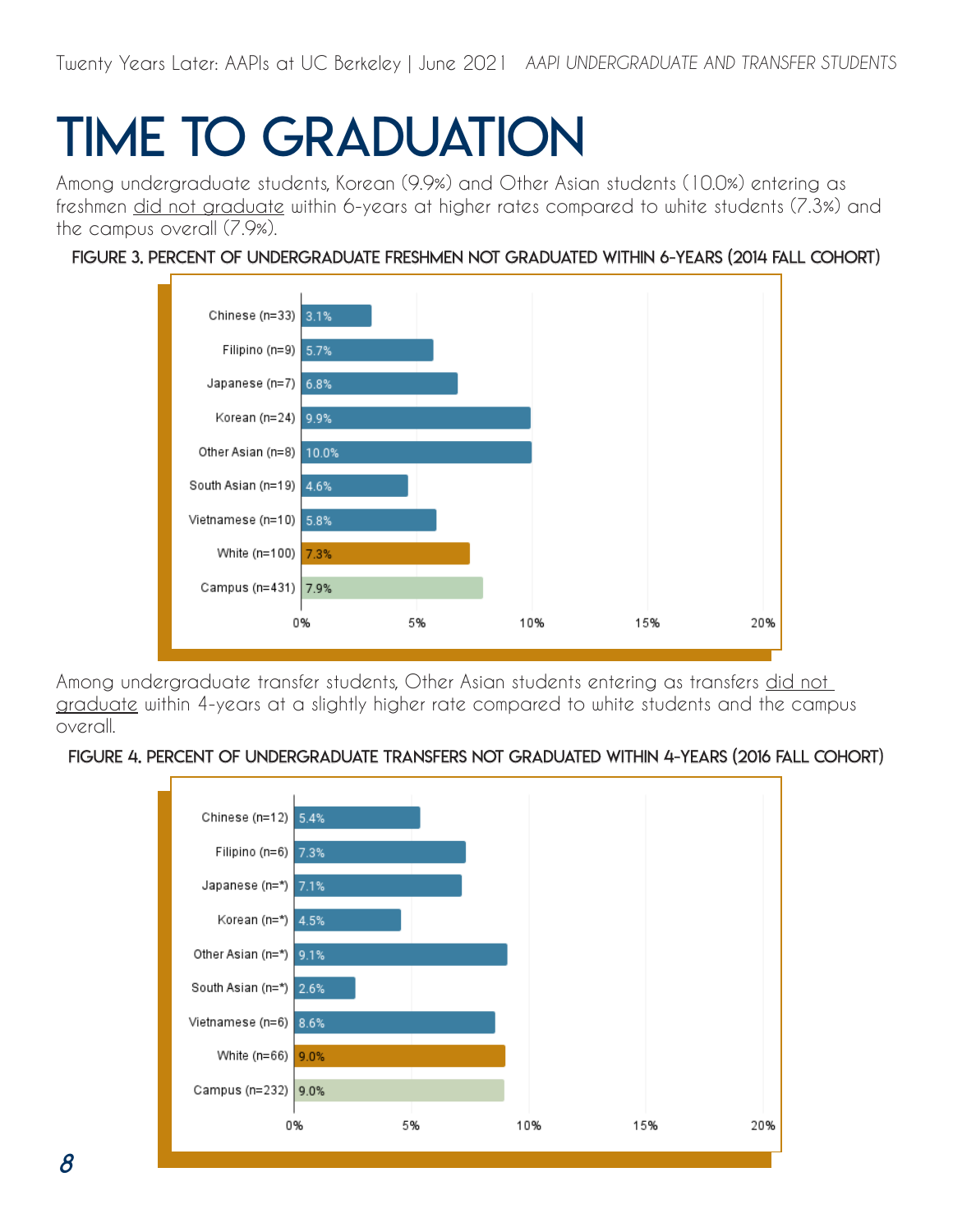### representation

#### Figure 5. Percent of First Generation College Undergraduate Students (Fall 2019)\*

\* "First generation": neither parent has earned a 4-year college degree



Pacific Islander students consist of 0.5% or less of the student population in all colleges and schools across both undergraduate and graduate programs.

AAPI undergraduate students have the lowest proportion of undergraduate student representation in the College of Letters & Science Division of Arts and Humanities.

Among first generation college undergraduate students at UC Berkeley, AAPI students have a higher proportion of students who are first generation college students compared to whites (13.9%). Vietnamese (52.6%) have the highest proportion of first generation college students, followed by Other Asian (32.6%), Pacific Islander (29.1%), Filipino (21.7%), Chinese (21.4%), and Korean (15.2%).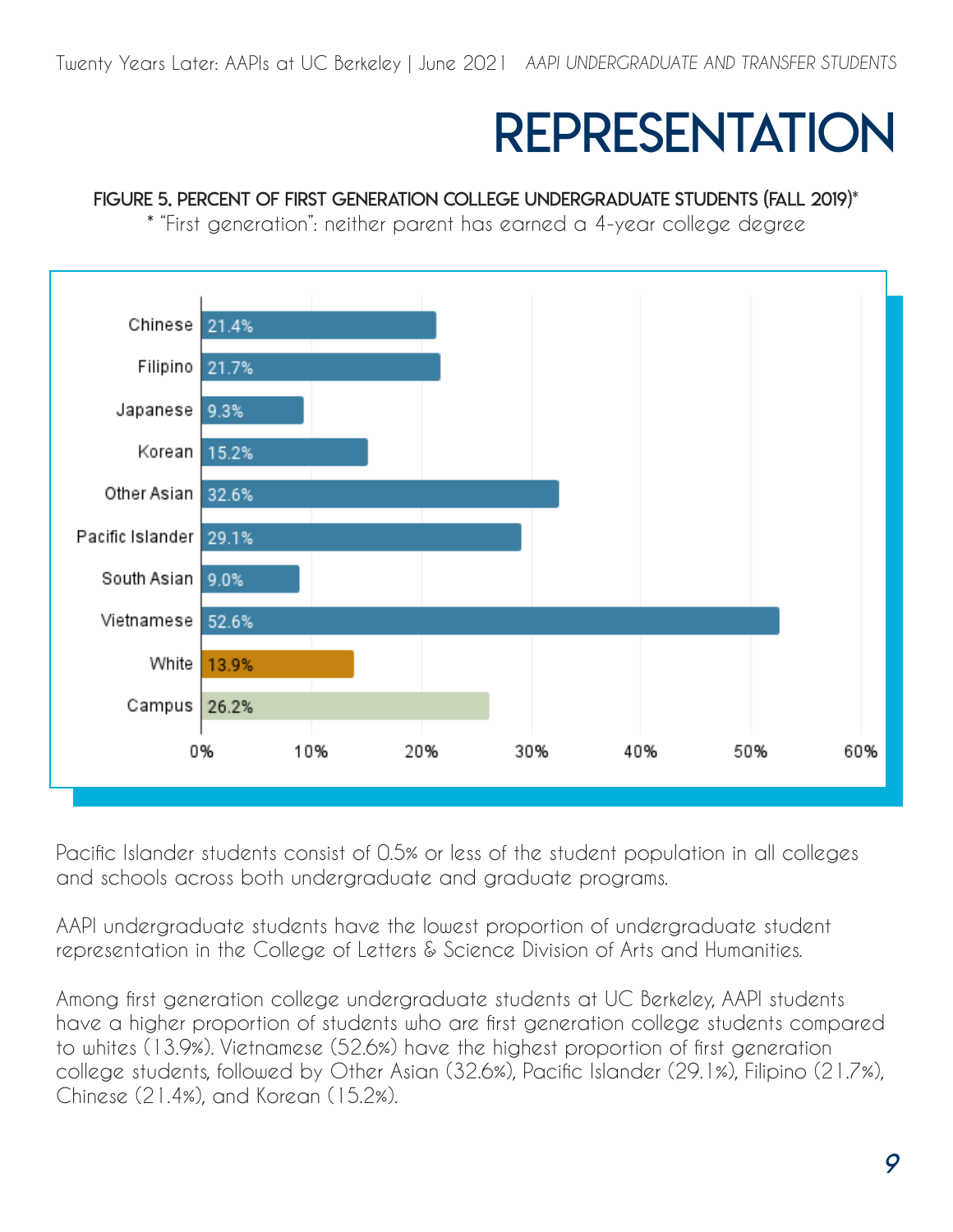# **AAPI** GRADUATE STUDENTS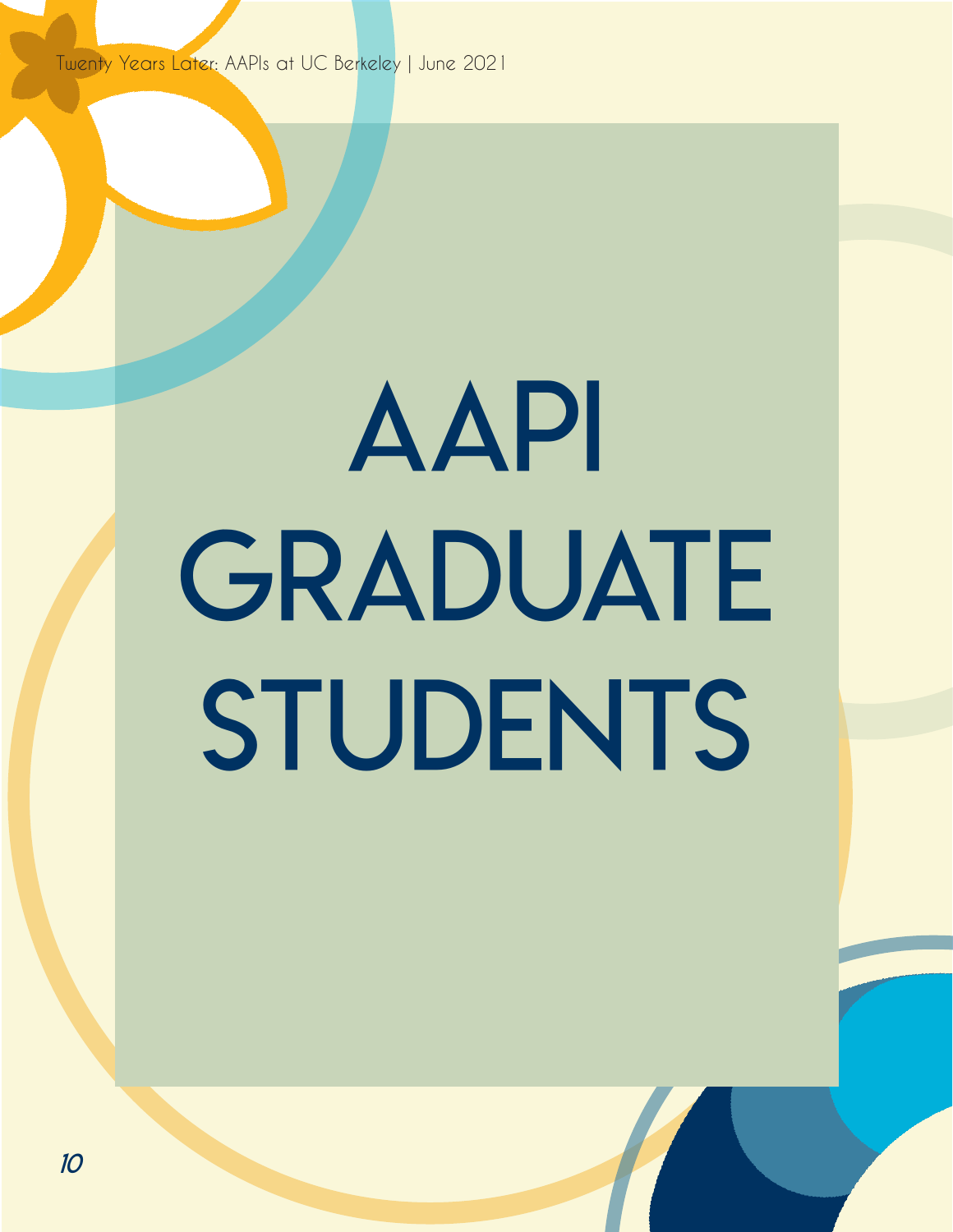### representation

No Pacific Islander graduate students are represented in the College of Environmental Design, Graduate School of Education, Graduate School of Journalism, Rausser College of Natural Resources, School of Information, School of Optometry, School of Public Health, and School of Social *Welfare* 

Vietnamese graduate students represent less than1% of graduate students in the College of Engineering, Haas School of Business, School of Law, Goldman School of Public Policy, School of Information, and Rausser College of Natural Resources.

Among graduate students in the College of Letters & Science, 12% of graduate students are Asian American and 0.1% are Pacific Islander compared to white graduate students (41.6%). Disaggregated by ethnic subgroups, Filipino, Japanese, and Vietnamese graduate students each represent less than 1% of the graduate students in the College of Letters & Science.

46.1% of graduate students in the Rausser College of Natural Resources are white compared to 12.4% Asian and 0% Pacific Islander. 1% or less of the graduate students in the Rausser College of Natural Resources are Filipino, Other Asian, Korean, or Vietnamese.

46.1% of graduate students in the Goldman School of Public Policy are white compared to 14.5% Asian and 0.4% Pacific Islander. Less than 1% of the graduate students in the Goldman School of Public Policy are Vietnamese. There were no Japanese students enrolled at the Goldman School of Public Policy.

41.0% of graduate students in the School of Law are white compared to 17.2% Asian and 0.4% Pacific Islander.

In reviewing the demographic composition of each campus division, the divisions with the three lowest percentages of AAPI graduate students include: the College of Letters & Science Arts and Humanities, School of Journalism, and Letters & Science Social Sciences. No Pacific Islanders were represented in these three divisions.



#### Figure 6. Percent of Graduate Student Population: AAPI Compared to White (Fall 2019)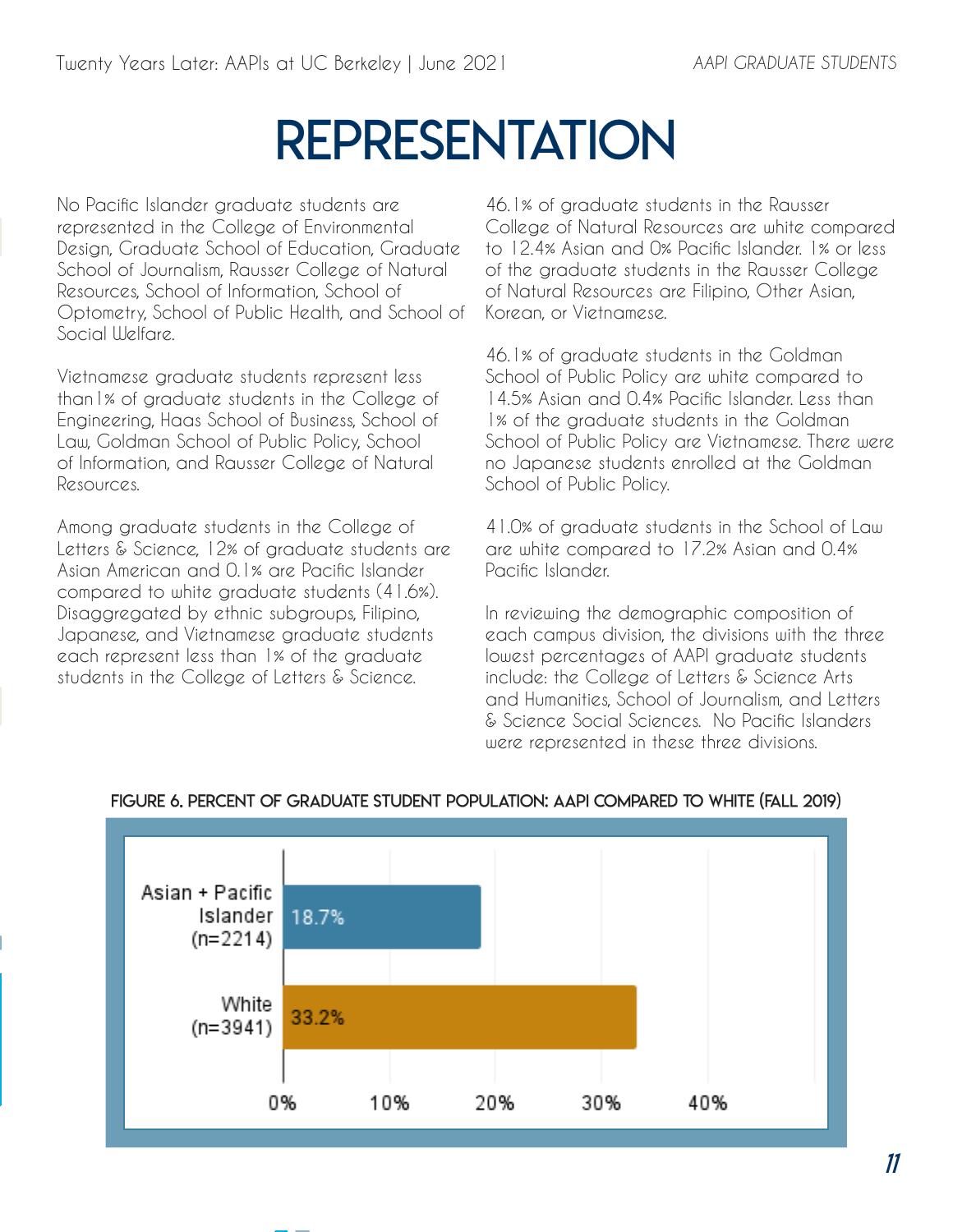# AAPI **STAFF**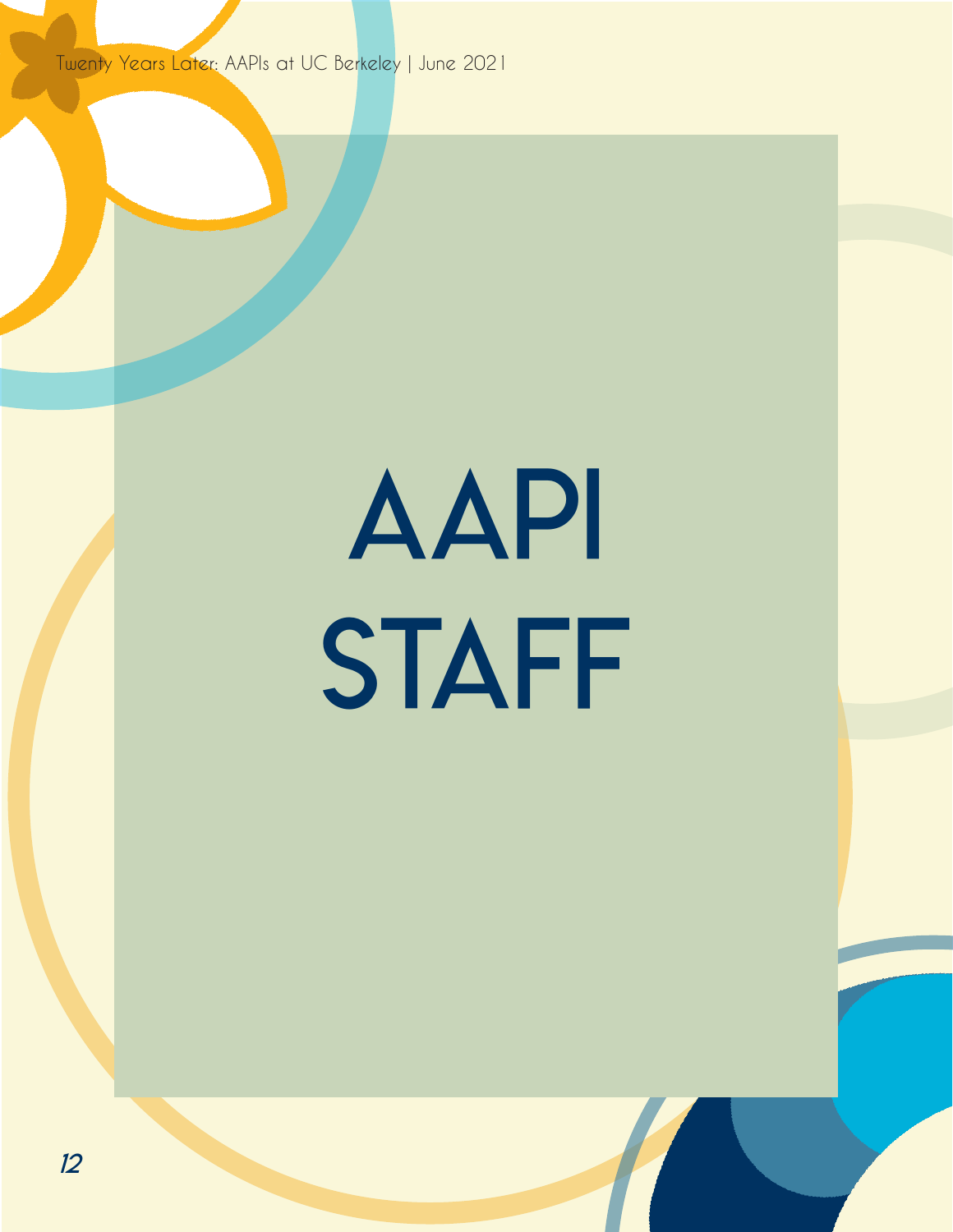AAPI staff have lower % shares of Managerial/

percentage of AAPIs in

positions at 63.2%.

## JOB CATEGORY DATA



#### Figure 7. Staff Job Category by Race/Ethnicity (October 2019)

#### Figure 8. Percent of Job Category that is AAPI by Year (2009-2019)



Note: This chart counts staff who identify as AAPI alone as well as staff who identify as AAPI in combination with other race/ethnic groups. In other charts the latter staff would be categorized as "Two or More Races" or "Hispanic." Even with an expanded definition of AAPI, the same general contours of representation are seen.

AAPI % share of the staff job categories has remained fairly constant over the past 10 years.

AAPI staff have increased % share of "Professional - Upper" jobs, but remain less well represented in Managerial/ Executive and Supervisory jobs.

From 2009 to 2019, AAPI staffing in the Supervisory and Operational & Technical categories decreased.

Most of the trend lines indicated by the past 10 years for each job category show a relatively constant relationship.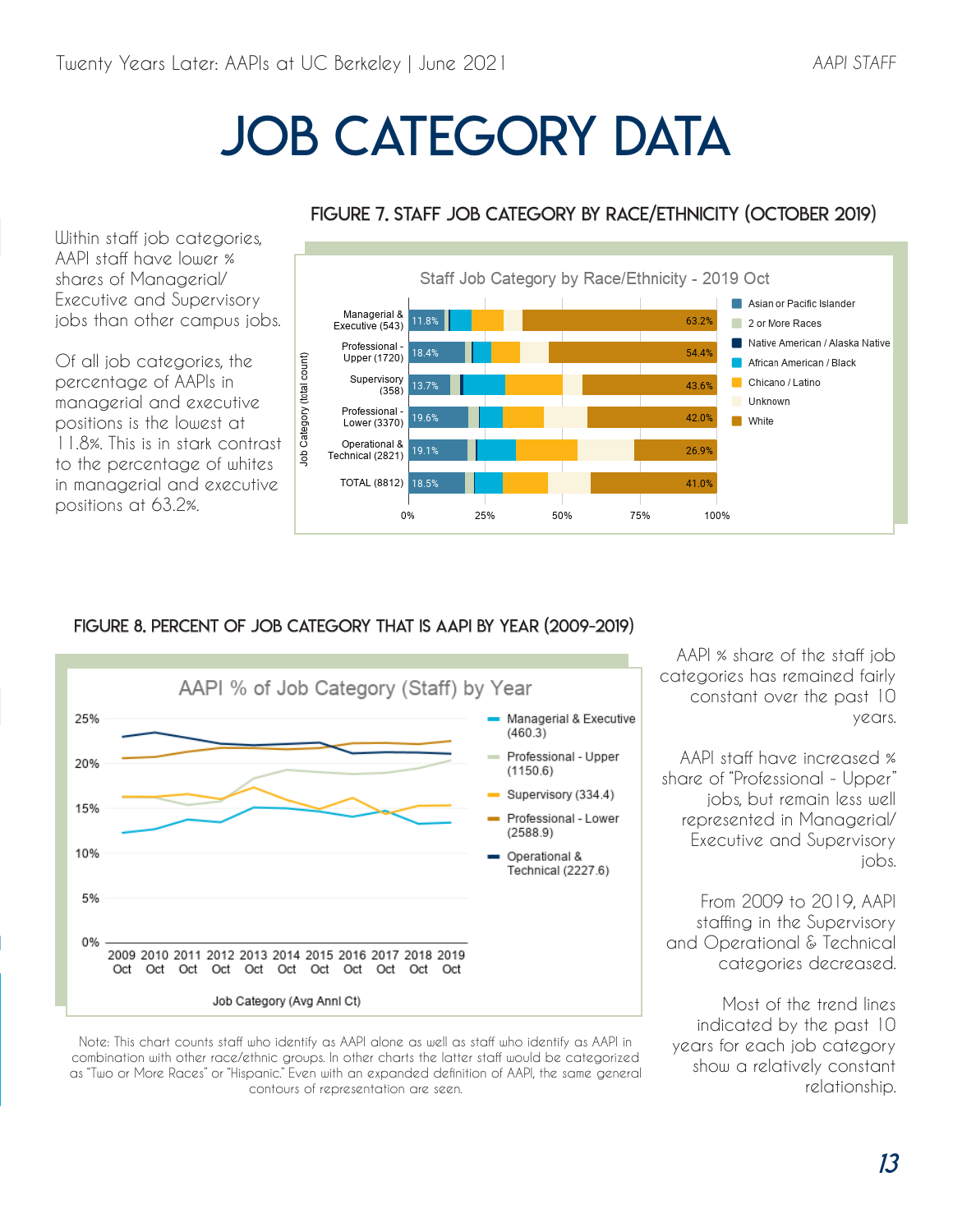#### AAPI STAFF

#### Figure 9. Staff Job Family by Race/Ethnicity (October 2019)



AAPIs continue to be concentrated in financial services (29.6%).

The percentage of AAPIs in student services (17.5%) is less than half of the percentage of white staff in student services (37.3%).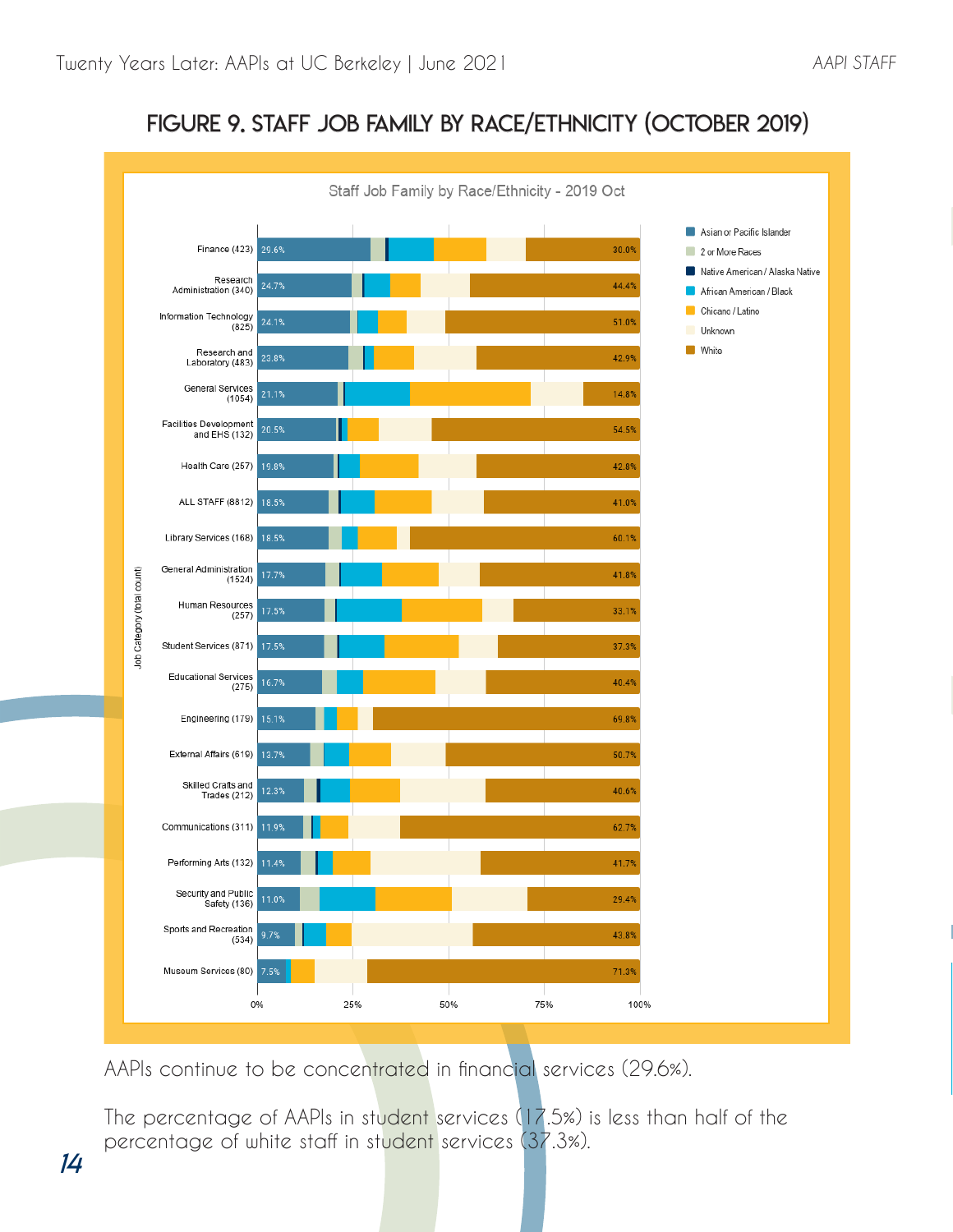# AAPI **FACULTY**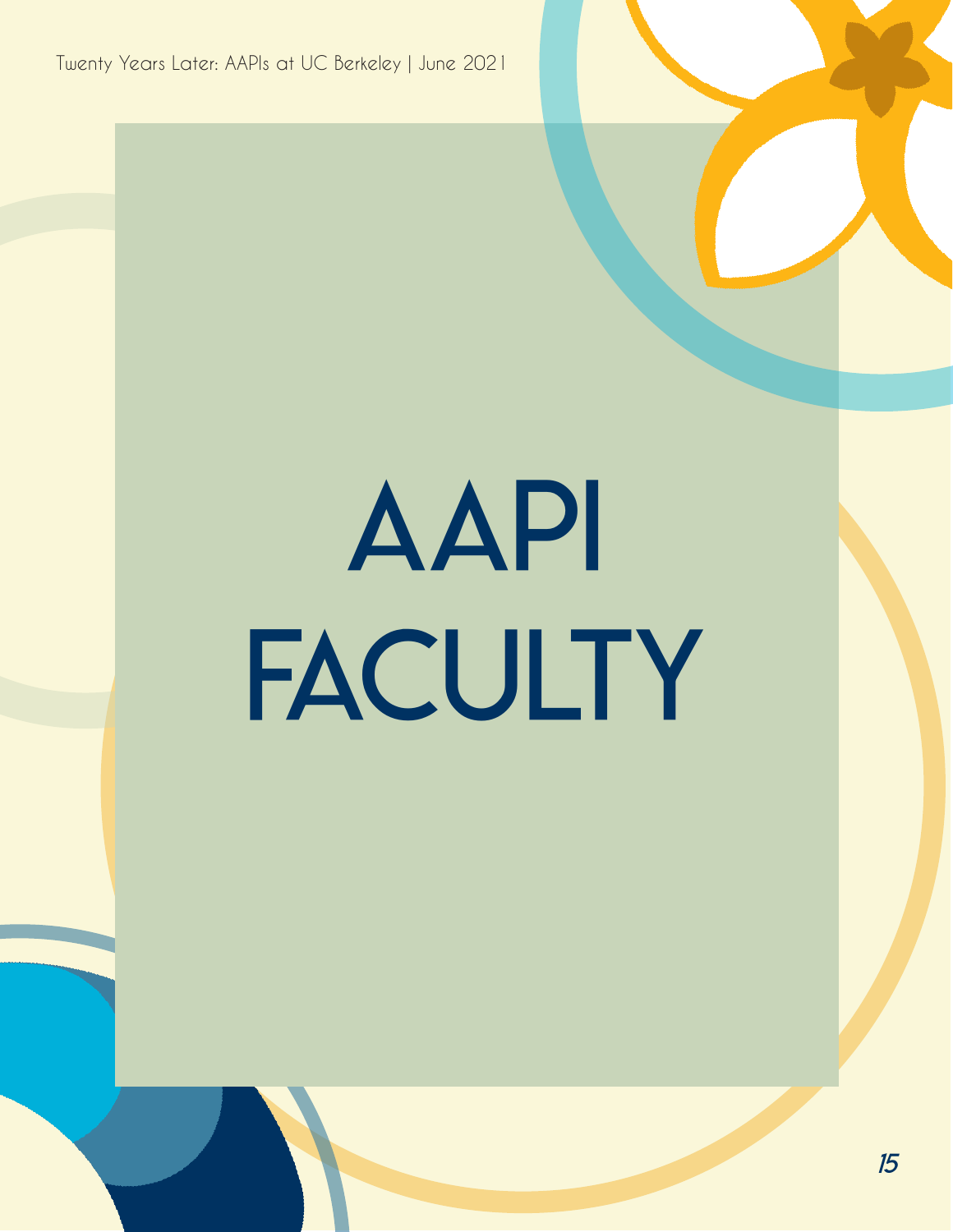## **FACULTY BY DIVISION**

There are no Pacific Islander Regular Faculty on campus.

Other Asian, Korean, Japanese, Filipino, SWANA, Vietnamese, and Hispanic AAPI faculty are more represented in Other Faculty positions rather than Regular Faculty positions.

There are low numbers of Vietnamese, Filipino, and Korean Regular Faculty members.

The College of Environmental Design continues to have less than 10% of its Regular Faculty identifying as AAPI.

The Haas School of Business decreased in percentage of AAPI Regular Faculty from 2008 to 2019.

Most of the divisions had low to modest increases in AAPI Regular Faculty numbers.

#### Figure 10. AAPI and Non-AAPI Faculty by Division

| AAPI and Non-AAPI Faculty by Division (2019 Oct) |                               |       |       |  |
|--------------------------------------------------|-------------------------------|-------|-------|--|
| Non-AAPI<br>AAPI                                 |                               |       |       |  |
|                                                  |                               | 36.3% | 63.7% |  |
|                                                  | School of Optometry (135)     |       |       |  |
|                                                  | College of Engineering (328)  | 22.9% | 77.1% |  |
|                                                  | L&S Arts & Humanities (449)   | 19.4% | 80.6% |  |
| Division                                         | L&S Math & Physical Sci (222) | 19.4% | 80.6% |  |
|                                                  | Campus Total (2967)           | 16.6% | 83.4% |  |
|                                                  | L&S Undergraduate Division    | 16.4% | 83.6% |  |
|                                                  | School of Public Health (124) | 15.3% | 84.7% |  |
|                                                  | L&S Biological Sciences (153) | 15.0% | 85.0% |  |
|                                                  | College of Chemistry (77)     | 14.3% | 85.7% |  |
|                                                  | L&S Social Sciences (413)     | 14.3% | 85.7% |  |
|                                                  | School of Law (260)           | 14.2% | 85.8% |  |
|                                                  | College of Natural Resources  | 12.6% | 87.4% |  |
|                                                  | Haas School of Business (225) | 12.4% | 87.6% |  |
|                                                  | Col of Environmental Design   | 10.1% | 89.9% |  |
|                                                  | Other Schools and Academic    | 8.9%  | 91.1% |  |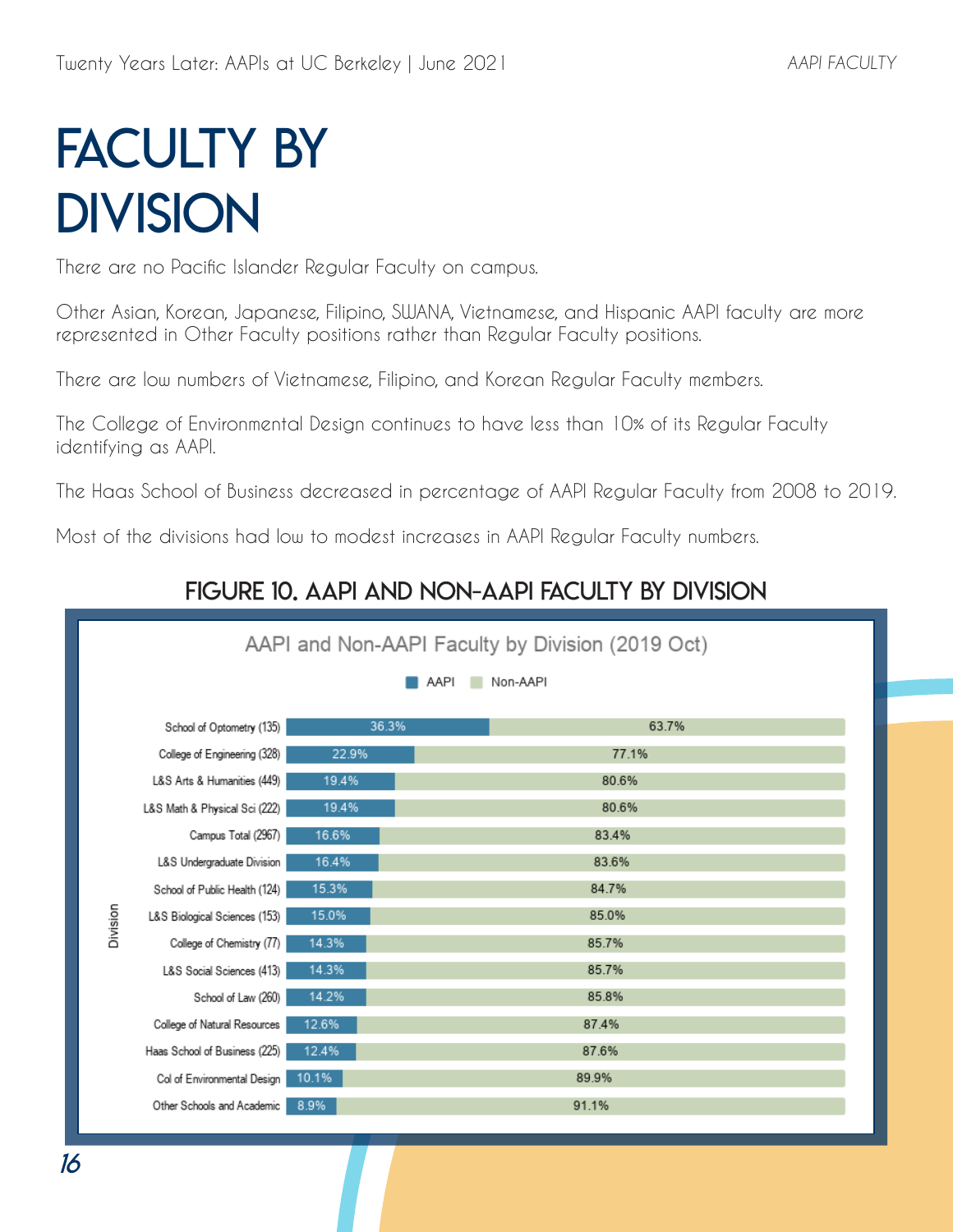

#### Figure 11. Faculty by AAPI-SWANA Ethnicity and Faculty Type

#### Figure 12. Percent of Division Regular Faculty that are AAPI by Year



The 10-year trend shown in the above figure, coupled with data from Asian Americans at BERKELEY', INDICATE THAT AAPI REPRESENTATION IN FACULTY POSITIONS HAS REMAINED RELATIVELY FLAT IN THE vast majority of campus divisions.

<sup>1</sup>Asian Americans at Berkeley: A Report to the Chancellor, May 1989.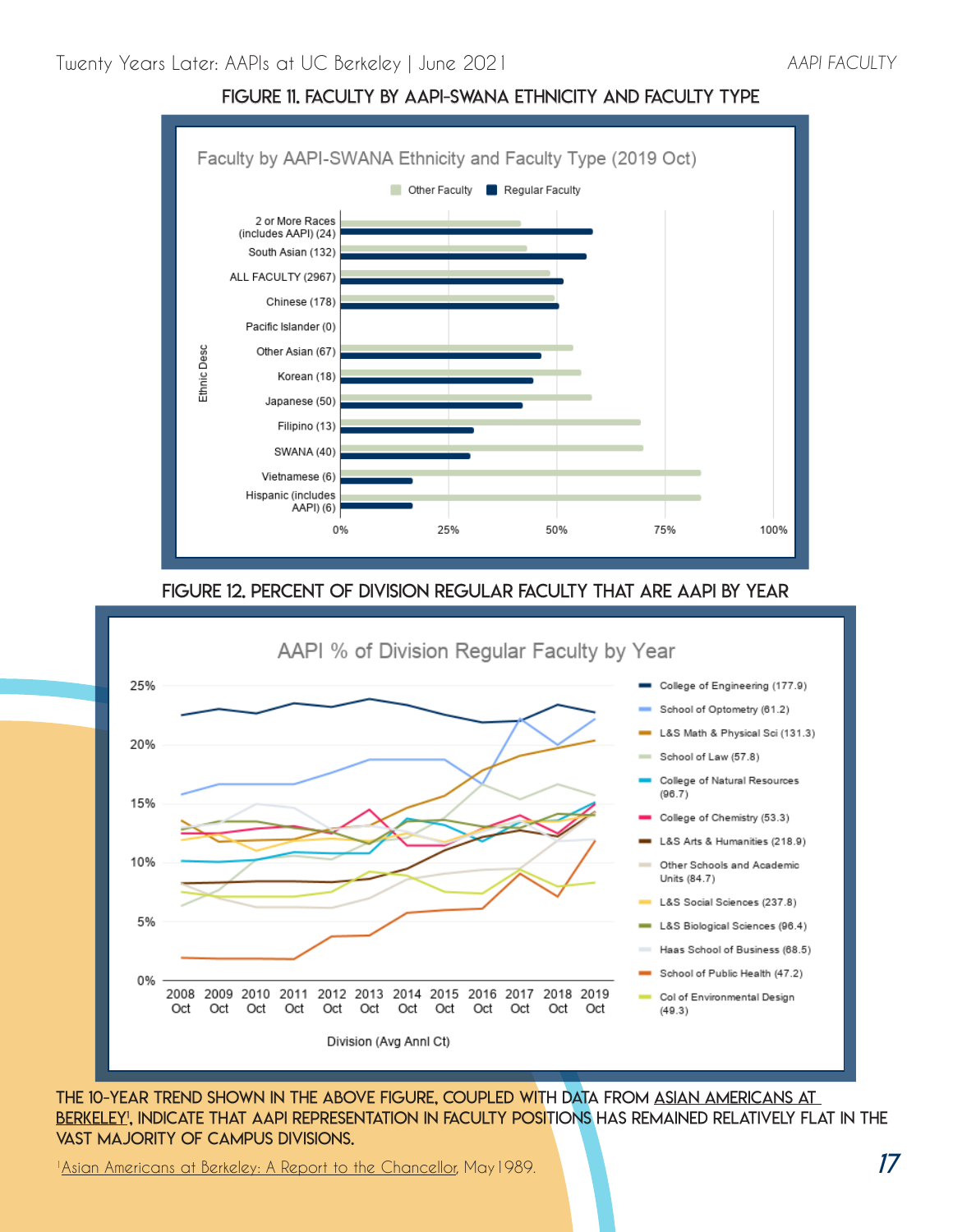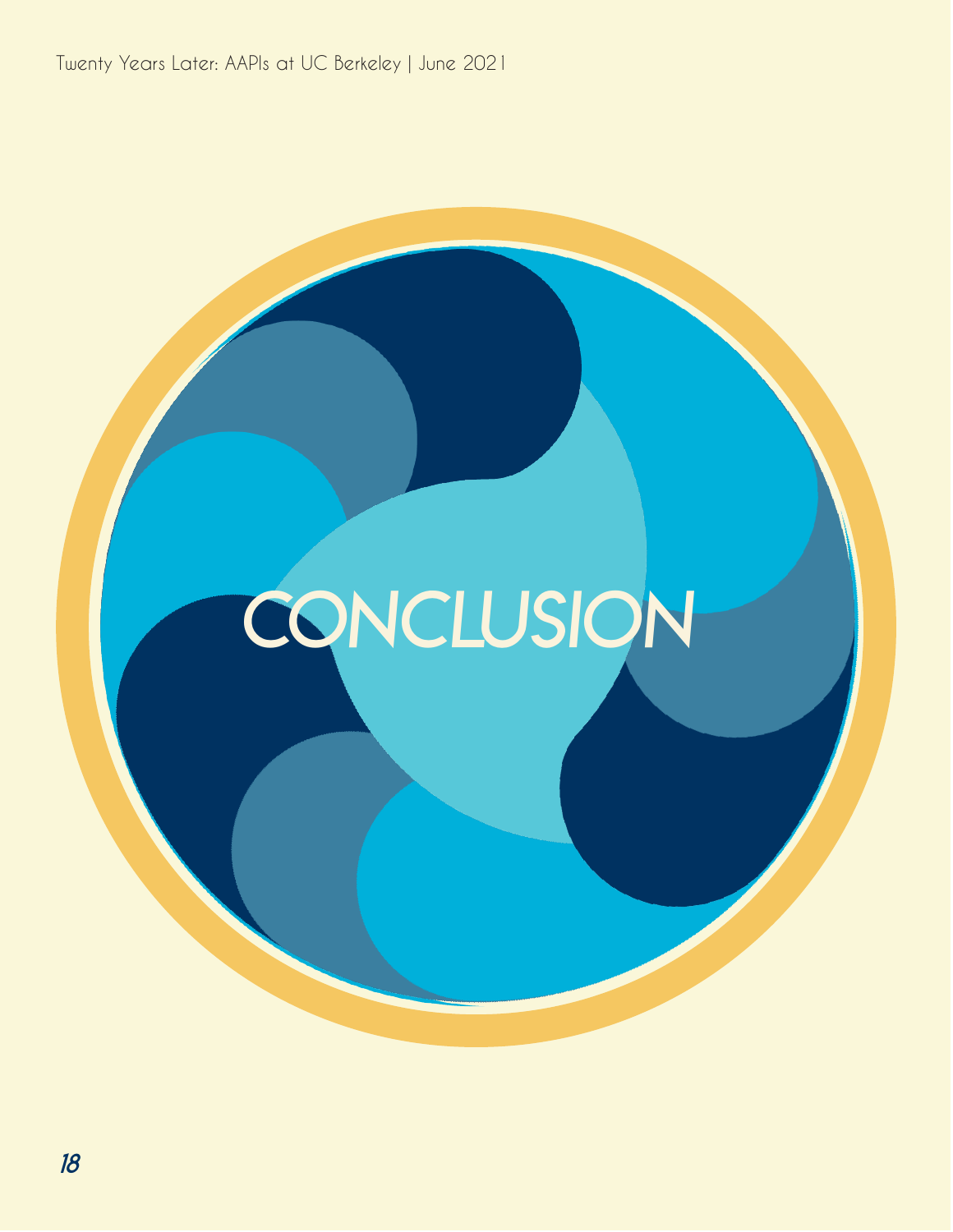The disproportionate health impacts of COVID-19 on Pacific Islander communities in California and increase in anti-Asian violence since the onset of the pandemic have led to increased attention to and awareness of AAPI communities locally, nationally, and globally. This report provides a preliminary overview of these diverse and complex AAPI communities on campus. As a community comprised of over

50 different ethnic groups who live at the intersection of many marginalized identities (e.g. LGBTQ+, low-income, first generation, disabled, etc.), we thus encourage campus leadership to continue to devote time, energy, and resources to understanding and addressing campus climate issues for Asian, Asian American, and Pacific Islander undergraduate and graduate students, staff, and faculty.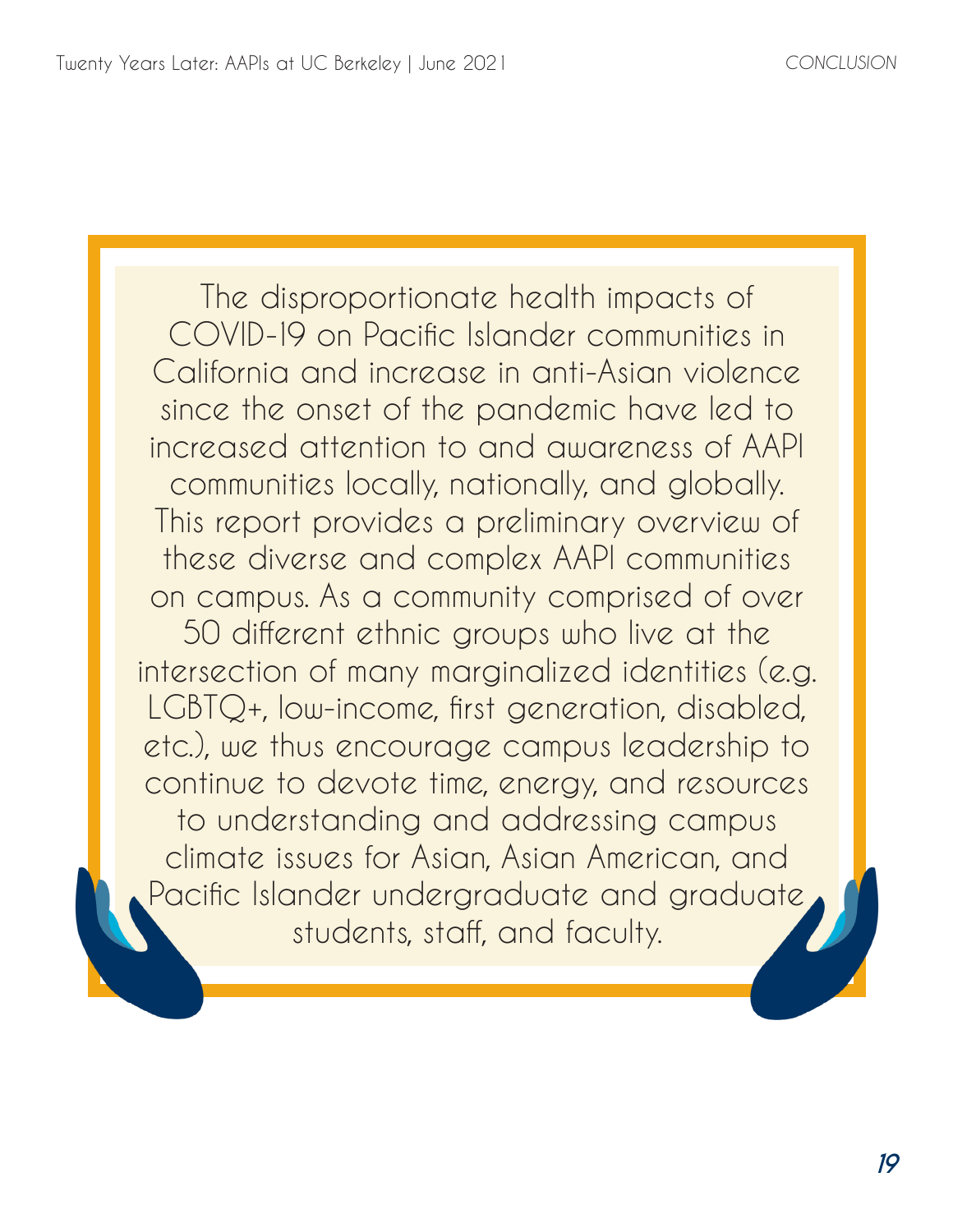## RECOMMENDATIONS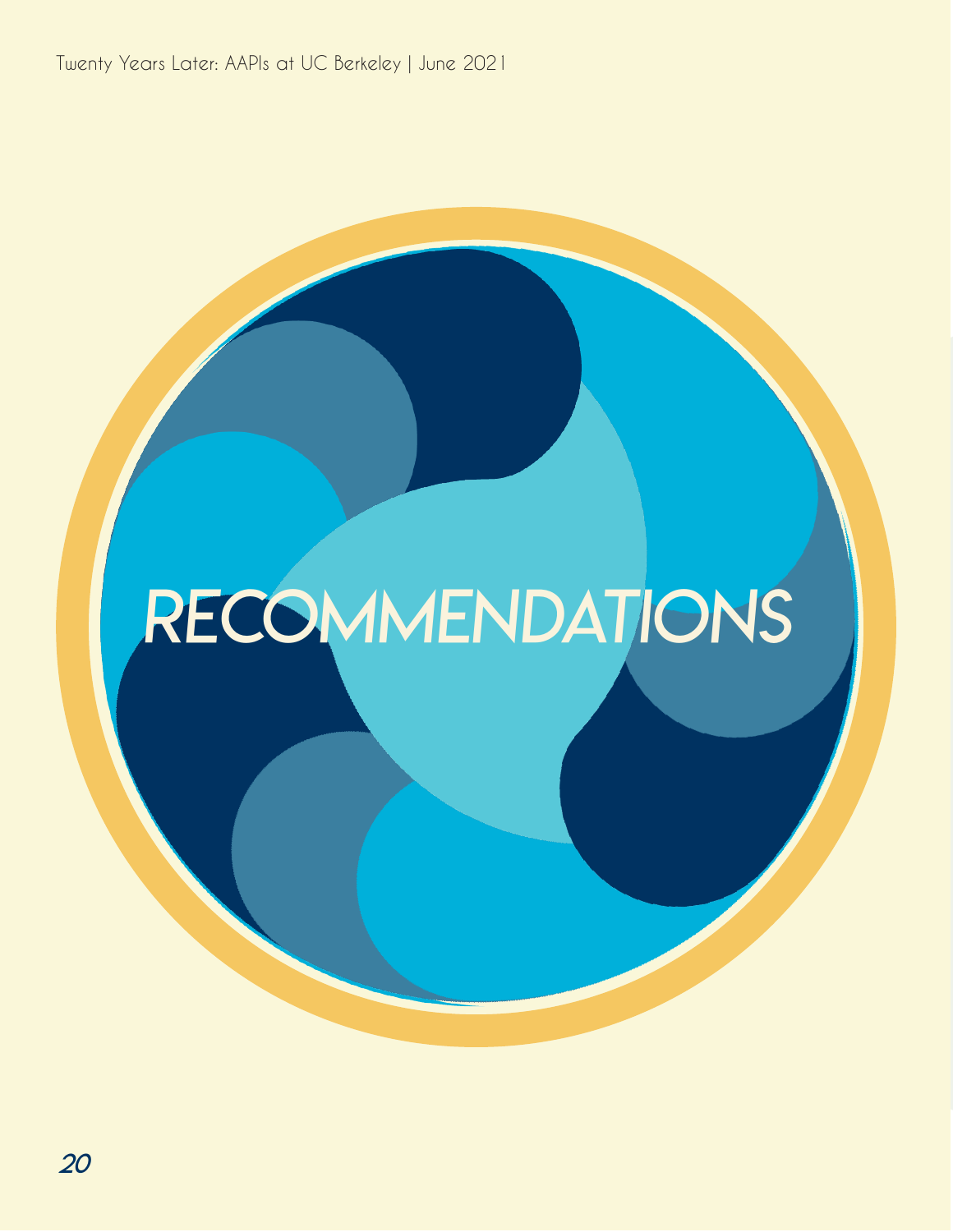#### General Recommendations

•Validate and promote the diversity and inclusion of AAPI students, staff, and faculty at UC Berkeley.

•Recognize the need for broader institutional reform related to the collection, reporting, and use of disaggregated data about and for Asian American and Pacific Islander communities on campus.

•Include AAPIs in campus-wide conversations and efforts to realize an anti-racist vision for our campus.

#### Undergraduate Student Recommendations

•Increase AAPI undergraduate student representation by improving campus outreach, recruitment, and retention efforts to AAPI students within the K-12 and community college systems.

•Support the Pacific Islander community on campus – which continues to experience disparities in rates of college access, retention, persistence, and degree attainment – by increasing outreach, recruitment, and retention efforts to support prospective and continuing Pacific Islander students; improving recruitment efforts of Pacific Islander staff and faculty; and developing Pacific Islander studies.

•Offer more and improved counseling and advising services for AAPI students, including increasing AAPI representation in student services and advising positions.

#### graduate Student Recommendations

•Require anti-Asian xenophobia and racism in all GSI training.

•Increase and improve outreach, recruitment, and retention efforts to support prospective and continuing AAPI graduate students by creating additional crossdepartmental/interdisciplinary and campus-wide structures of support for them, as well as fellowship and research opportunities.

•Provide mentorship opportunities between AAPI undergraduate and graduate students.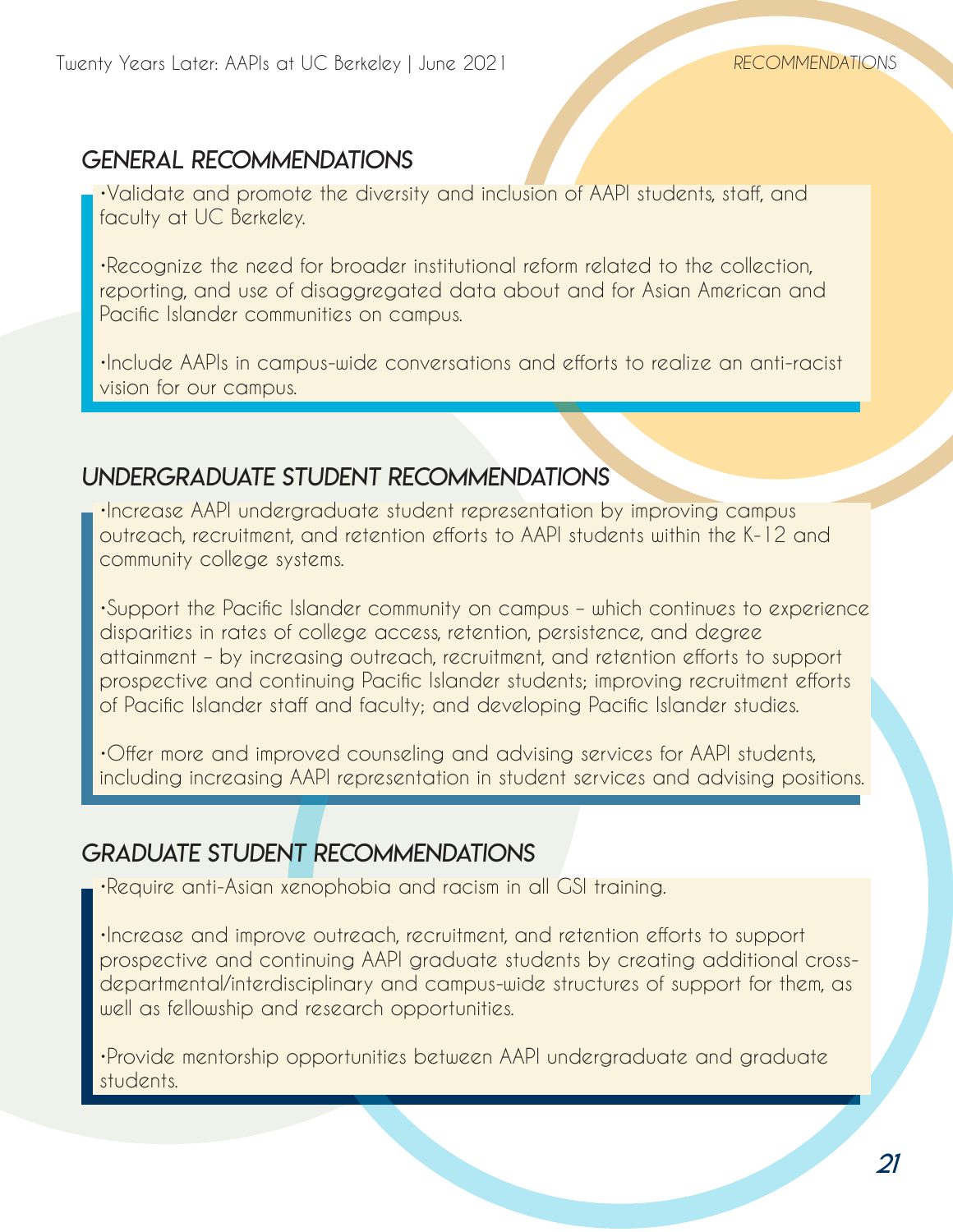#### Staff Recommendations

•Increase campus investment in professional development resources for underrepresented staff - including access to mentorship, sponsorship, and culturally relevant and competent training opportunities.

•Continue to support both existing (i.e. APASA) and newly formed staff organizations (i.e. MENASA) dedicated to both raising campus awareness about the unique opportunities and challenges facing AAPI staff and providing networking and leadership opportunities for its membership.

•Continue and bolster recent efforts to mandate implicit bias training and other DEIB considerations as part of all campus hiring processes.

#### Faculty Recommendations

•Improve targeted outreach, cluster hiring, and retention efforts for AAPI faculty, with particular attention to Pacific Islander faculty.

•Expand AAPI faculty mentorship and pathway programs.

•Create faculty incentives and awards for DEIB teaching and research efforts similar to those which already exist for staff -- i.e. Achieve Together, BSA and CSAC Awards.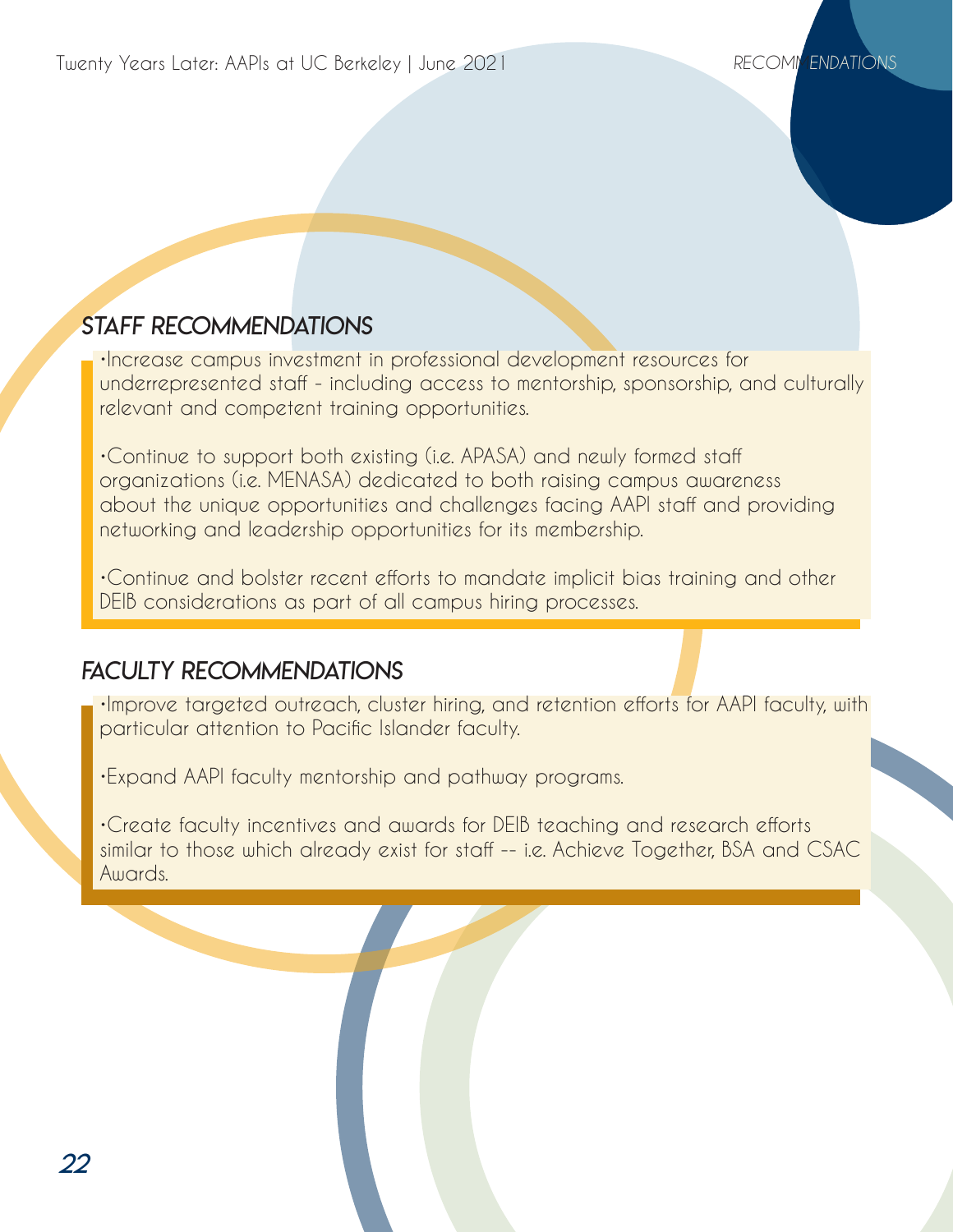## appendix

The work of AAPISC builds on the legacies of many who have advocated for the increased visibility and understanding of the diverse experiences of AAPI communities at UC Berkeley. In Fall 1987, for example, Chancellor Ira Heyman appointed Janice Koyama and Dr. Yuan T. Lee as Co-Chairs of the Advisory Committee on Asian American Affairs, which produced a report in May 1989 entitled Asian Americans at Berkeley: A Report to the Chancellor. Ten years later, AAPI students, staff, and faculty created the Campus Advisory Committee for Asian American Affairs which not only published the most recent report on the status of the AAPI campus community, Visibility and Marginality, Asian Pacific Americans at Berkeley: A Report to Chancellor Berdahl, May 2001, but also hosted an inaugural conference for 350 attendees in October 1999 entitled, "Asian Pacific Americans at Berkeley: Visibility and Marginality."

On May 31st, 2018 -- upon the request of a coalition of AAPI students, staff, and faculty representing the Asian Pacific American Student Development Office (APASD), the Asian Pacific American Systemwide Alliance (APASA), and the Asian American & Asian Diaspora Studies Program (AAADS) -- Vice Chancellor of Equity and Inclusion Oscar Dubón agreed to serve as the executive sponsor of an inaugural advisory body dedicated to developing strategic solutions to address the diverse and complex needs of AAPI undergraduate and graduate student, staff, and faculty members on campus. A year later on May 8th, 2019, the Office of the VCEI hosted the first meeting of the Asian American and Pacific Islander Standing Committee (AAPISC).

Prior to its first meeting convened on September 13th, 2019, AAPISC administered a survey of five questions to all standing committee members between August 22nd and September 6th, the responses to which continue to guide the work of AAPISC:

#### 1. What do you believe to be the top three AAPI issues on campus?

- The need to disaggregate the panethnic category [ of "AAPI" to examine the diverse experiences and needs of specific ethnic subgroups such as Pacific Islanders, Vietnamese, and Filipinos.
- The absence of AAPI representation in bodies and perspectives in key administrative and academic positions on campus.
- Campus policies and practices are often framed with little consideration given to their impact on AAPI faculty, staff, and student feelings of equity, inclusion, and belonging on campus.

#### 2. What do you believe to be the top three misconceptions that the campus community has about the AAPI community?

- The AAPI community is thriving.
- The AAPI community is homogeneous.
- The AAPI community is not in need of campus resources and support.

#### 3. What do you believe should be the top three priorities for AAPISC this year?

- Do ongoing assessments of AAPI needs on campus through the review, analysis, and collection of quantitative and qualitative data.
- Provide the Chancellor and her Cabinet with [ recommendations based on the above "needs assessments" on how to implement changes to existing campus policies and praxis that impact AAPI campus communities, as well as develop new ways of supporting our diverse needs.
- Establish a strong institutional identity and [ foundation for AAPISC to ensure that our work to advance equity, inclusion, and belonging for AAPI communities on campus is sustained in perpetuity.